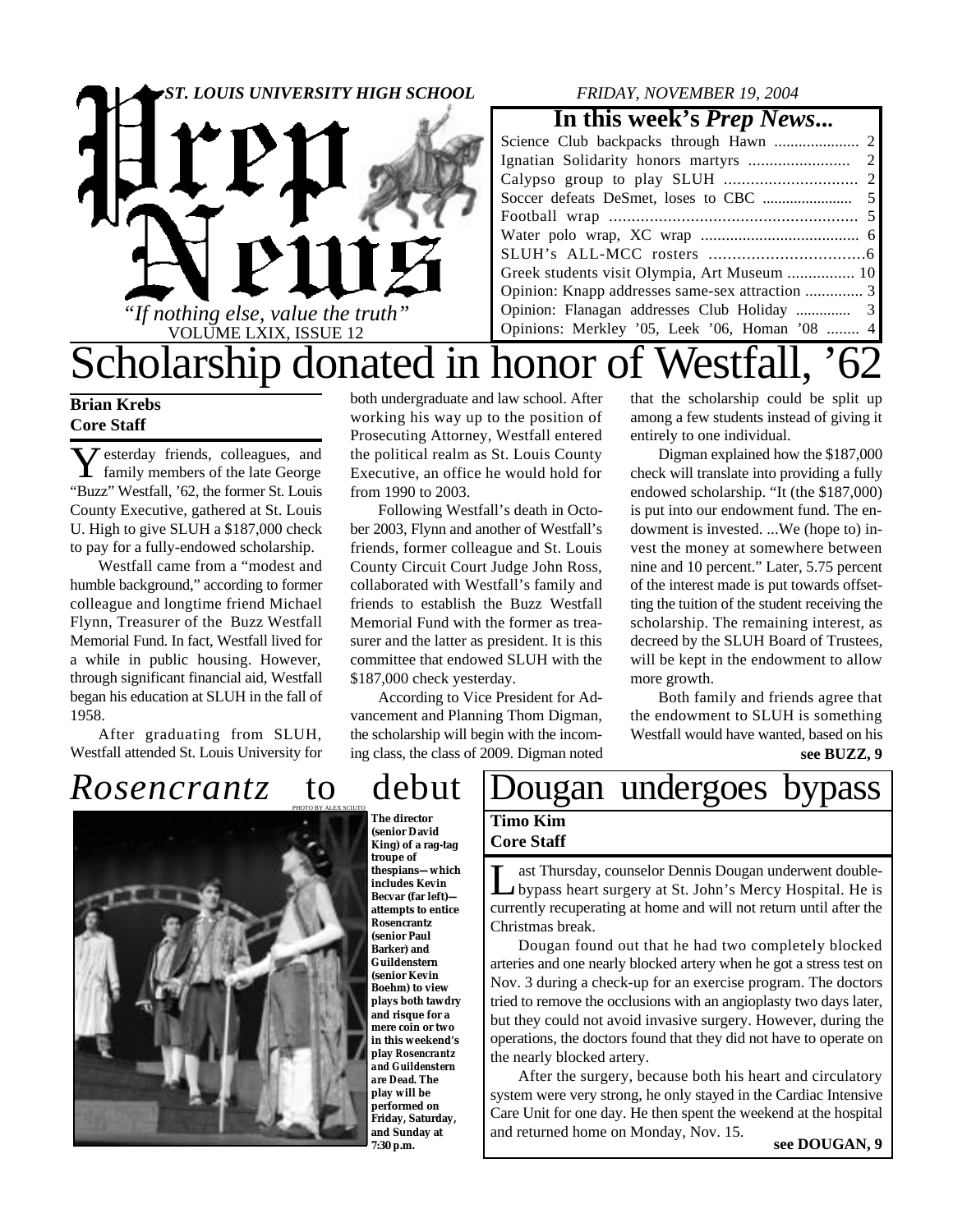# 2 Science Club backpacks amid hunters at Hawn State Park

#### **Dustin Sump Reporter**

O ver the past weekend, the members<br>
of the Science Club braved the frigid ver the past weekend, the members temperatures and the first weekend of hunting season to explore Hawn State Park, which is located south of St. Louis, past Farmington, Missouri. Thirteen students from all grade levels and three adults, including moderator and biology teacher Steve Kuensting, a student's father, and a friend of Kuensting's, left at about 5:00 p.m. Friday. Fortunately, the club arrived at Hawn earlier than they anticipated.

Upon arriving, disaster delayed the group as a water bladder had burst on the van ride down, forcing everyone to wait in the parking lot as the equipment dried. The group had to wait for the gear to dry

# Ignatian Solidarity honors martyrs

#### **Kevin Michniok, Alex Sciuto Reporter, Photos/Features Editor**

**T** omorrow, more than two dozen St.<br>Louis U. High students will travel to omorrow, more than two dozen St. Ft. Benning, Georgia, to join in protesting the Western Hemispheric Institute for Security Cooperation, commonly known as the School of the Americas. Thirteen students, along with a number of students from Nerinx Hall, will travel to Ft. Benning in a bus sponsored by the World Community Center. Some students will travel down by themselves, returning early Monday morning.

According to theology teacher Rob Garavaglia, who organized the trip, it fits perfectly with the Jesuit ideal of men and women for others. "To be a man or woman for others is not just about charity or picking up a pencil when someone drops it, or going to a CSP site. Those are all necessary, but justice calls us."

Living out the call to justice requires three things: simple living, realization of our participation in evil, and willingness "to work to stop injustice," according to Garavaglia.

The SOA trip ends Iganatian Soli-

because wet clothing or sleeping gear would cause hypothermia in the frigid temperatures.

Finally hitting the trail, the group hiked maybe two miles before pitching camp and immediately started a fire to ward off Friday night's chill.

The next morning, a blaze of gunshots ushered in the deer hunting season, waking the group of campers. By 11:00 a.m., everyone had eaten, purified water at the clear stream, and broken down the camp. That day the group moved leisurely, trekking only three miles, a short hike compared to the normal eight to twelve mile treks the club has done in past years. Still, on Saturday, they saw the last of the brilliant fall colors from Evans Knob and found a high bluff formation at the southern end of the park. Most members climbed to the top and soaked in the serene envi-

darity Week, celebrated at St. Louis University. To support SLU's events, which included SLU's Martyr Mass, martyr procession, and SOA prayer vigil, and to support the students traveling to Georgia, SLUH held a Mass during activity period on Tuesday to commorate the fifteenth anniversary of the slaughter of six Jesuit priests, their housekeeper, and her daughter. Approximately 85 people attended the Mass, celebrated by Jeff Harrison, S.J.

"In some respects you can point the finger at the people who have been implicated and charged with their murder, but like any great evil, you can't just lay the blame on any one set of people," Garavaglia said.

Graduates of the SOA participated in the murder of the six Jesuits and two women. Graduates have also been implicated in the massacre at El Mozote, El Salvador, and the rape and murder of four church women, also in El Salvador.

Garavaglia said, "My personal reason for going (on the trip) was that I needed to respond to the gospel's invitations for peace and an end to violence, and I honor those who struggled in El Salvador."

ronment. Another roaring fire and great night's sleep left the club prepared to make the quick hike back to the vans at the trailhead on Saturday.

When asked about the trip, some of the more experienced members were somewhat disappointed with the slow pace and ease of it. Senior Luke Dang acknowledged that, "It was a starter trip," but emphasized his enthusiasm, saying, "I'm looking forward to the next one."

Kuensting echoed Dang's comments, showing his overall satisfaction: "I was glad no bullets came our way." He anticipates more walking and thorough hiking next month at Taum Sauk Mountain State Park. If you are interested in the upcoming December trip, watch for announcements or check out the Science Club website at http://www.sluh.org/biow eb/ scienceclub.htm.

# alypso band to perform

#### **Dan Everson Reporter**

U uring activity period on Monday,<br>Nov. 29 the Asaphonics Steel Drum uring activity period on Monday, band will perform their unique brand of Calypso music in the theatre. The band plays Christian songs, some of their own and others traditional songs with a Caribbean twist. St. Louis U. High chorus director Joe Koestner calls the group "really dynamic."

Koestner said he is looking forward to this performance because "events in years past have pointed to the fact that we are a world community. The more we try to understand other cultures, the better we can understand our own diversity."

Concluded Koestner, "We need to know more about the rest of the world. Everything we do affects everyone."

**Quote o' the Week** "Come now, let us reason together."

—Lyndon Baines Johnson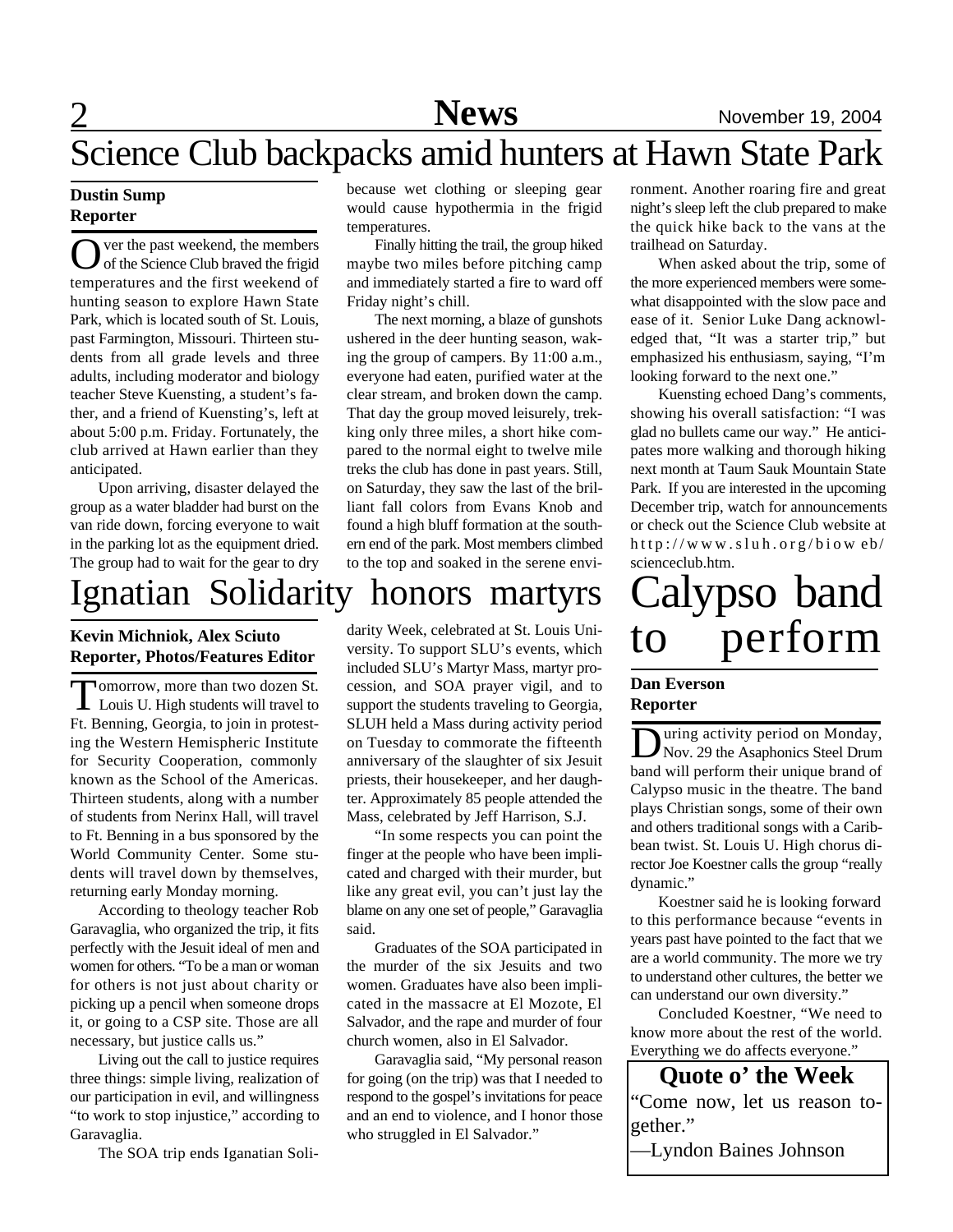# LETTERS TO THE EDITORS Knapp responds to letter on homosexuality

To the Editors:

Sometimes when we don't like the conclusions someone reaches, we do not dispute the facts upon which his conclusion is based, nor do we take the time to demonstrate a flaw in the person's logical use of those facts. Instead, we find it easier to attack the person or to deflect the discussion to another issue. We saw more than enough of the former during the recent political campaign: attack the man, not the position. As for attacking the position, we know that the tobacco companies did that for years, ridiculing studies linking smoking and cancer as "junk science." In SLUH junior theology classes, we cover logic and discuss the errors of these tactics. I find similar faults in the letter submitted by two students last week in which they criticized Father Donald Timone's presentation to members of the theology department and the work of the Catholic Medical Association (www.cathmed.org).

In the first place, the letter refers to the speaker as "a visiting priest from New York named Fr. Timone." They fail to mention that Fr. Timone is a well-known and respected counselor who has worked with homosexual men and women and their families for over thirty-five years. Contrary to the impression one might get from their letter, Fr. Timone's presentation was not made to "the faculty," but at an informal gathering of the theology department to which other faculty were invited. The writers claim that Father "drew his views" from a pamphlet published by the Catholic Medical Association (CMA). They neglect to mention that Father used a variety of sources, including his own broad-based **see KNAPP**, 9

experience. They claim that Fr. Timone holds that the causes of the homosexual condition are "all external." At no time did Father make such a claim. In fact, he observed that a number of factors may be at the root of the problem of same-sex attraction, and acknowledged a possible genetic predisposition in his listing of likely factors. (He also explained that authoritative studies in identical twins—one being heterosexually attracted and the other homosexually attracted—would seem to discount the hypothesis that a yet-to-be-discovered "gay-gene" is the sole cause.) As one who attended the meeting, it is my opinion that the writers misunderstood Fr. Timone's position and then proceeded to attack it.

Their second error was to label the research cited by the CMA as "junk science." For some reason, they believe that the research behind the report has not been "peer reviewed by psychologists and psychiatrists." Peer-review is the act of having another writer read what you have written and respond in terms of its effectiveness. The papers that eventually served as the basis of the report were presented at a conference, circulated among experts, and were subjected to criticism and revision. The pamphlet which the students obtained, "Homosexuality and Hope," is only a popularized summary of a much larger document by the same title that was developed by psychologists and psychiatrists over a period of several years. As Fr. Timone observed during the meeting, the full report itself was published in print and on the Internet, "for all the world to see," and has been

# S. Flanagan addresses treatment of Club Holiday

To the Editors:

With the recent hot topic of drug and alcohol abuse, it seems prudent to show how poorly the school is addressing it. The administration has haphazardly handled the situation regarding the "Club Holiday" website.

To give you the facts, I will tell you what was on the site. The site had an opening paragraph that was satirical and in no way a formal statement to be taken seriously. The administration did take it seriously and claimed it to be a "mission statement." There also were the presence of 16 pictures. In all of these there were two that did in fact have the presence of alcohol. I am not defending nor condemning the people in these photos, but in the other 14 pictures, two contain glasses with liquids in them, which happen to be water and kool-aid, and twelve have no indication of any alcohol. From these pictures, you can prove that four students did drink alcohol, yet a total of eleven students have been punished. Because of those punishments, it seems as if the pictures and the individuals were not looked at individually, but rather that they were generalized.

On October 8th, ten other students and I were called into Mr.

Clark's office, where from later experiences I feel we were given false displays of concern and understanding. We were told that our parents would be called on the following Monday.

In the October 8th edition of the *Prep News*, there is a quote from Mr. Clark about the administration's policy on controlled substances, claiming it is one of "immediate care and concern it is not about punishment. We're trying to deal with the culture that our students have to deal with, with illegal drinking, use of drugs, etc. Our concern is the safety and welfare of our students." From my experience, there is nothing remotely true in Mr. Clark's statement about their policy on drugs. All eleven students were put on disciplinary probation and told to write a two-page reflection paper. Five of the eleven also had to take drug and alcohol assessments and write an additional paper. Of the five, four of them were in pictures with beer, the other one had a glass of water at a birthday party. The six remaining students were punished by association; there is no possible way the school could prove they had been drinking or using drugs.

I admit that four people are guilty, but the other seven seem **see FLANAGAN, 9**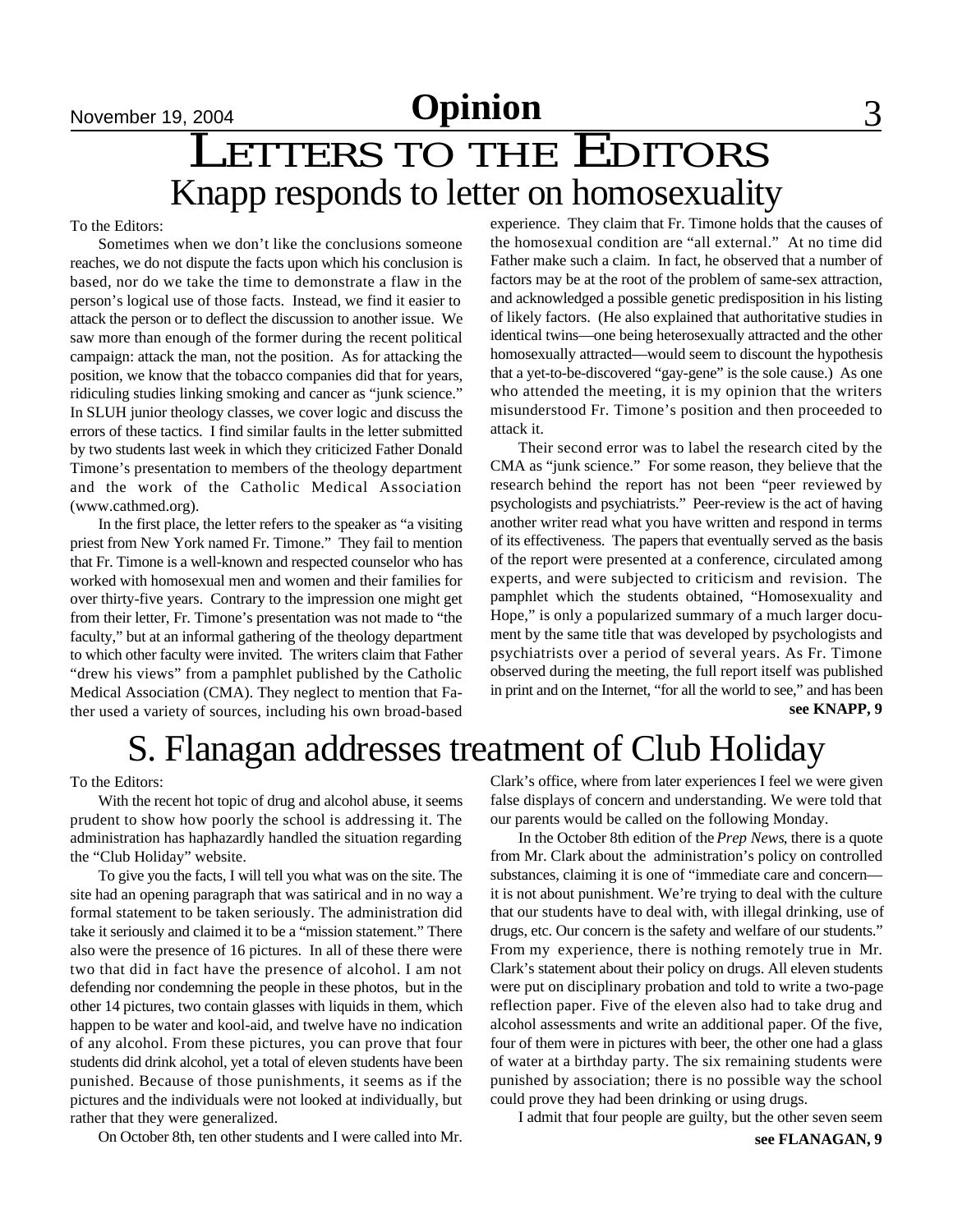# **Opinion** November 19, 2004

# LETTERS TO THE EDITORS

### Merkley, '05 laments spiritual lethargy

To the Editors:

Last week, I decided that I would start going to Mass every morning before school, because I felt like my education throughout the day wasn't fulfilling my spiritual needs. True, theology class works, but let's be honest. Many people I know wish they could drop theology class, because, "It's time consuming," "I won't use this in college," or, the most disturbing, "I've got other homework and I don't have time for this class.'

We are a Catholic high school. At least, the last time I checked it was so. Ask students why they came, and you'd think we were a private secular Ivy League. The pursuit of knowledge is our ultimate goal, but for what reason if not to find God? Isaac Newton used science to find God in his life, and Thomas Aquinas used reason to prove God's existence. However, if you ask a student why he attends SLUH, I can almost blindly guarantee that his reason will be the education we receive and because this school is a powerful tool to use in order to crack the locks on funding and acceptance into prestigious colleges and universities. Notice not one word will be said about wanting to become closer to God through learning, or even to want to take theology class at SLUH.

When you have enough fingers to count the students attending mass in the morning, something that takes a mere twenty minutes, yet you have several dozen students who scramble to go to the computer lab, or nearly a hundred who stagnantly sit in the cafeteria before homeroom, I begin to wonder. When a majority of the student body dreads morning prayer service like the plague, something that's a mere twelve minutes for one day a week, I wonder. And when you have many students who only look forward to school liturgies because the "freshman mommies" might be selling cookies afterwards, I can only wonder what's wrong with us, as a student body, as a school, and most disturbingly, as a Jesuit institution. I can't tell anyone what to do with their free time, but what could be more important than God in your life? Obviously, eating Bosco sticks is more important, as are computer games. My bad. I forgot eating and staring at a cold screen is how God wants us to live.

 I wonder what God thinks, and what He's going to do when no one believes in Him anymore because we can't make time for Him who gave us time to use in the first place. I can only hope He doesn't give up on us, because God, like anyone, just might give up too if no one believed in Him anymore.

Joe Merkley, '05

*Quote of the Week II* "Words, words. They're all we have to go on."

—Tom Stoppard's *Rosencrantz and Guildenstern are Dead*

### Homan, '08 wants students to think

To the editors:

A lot of what has been in the paper and talk in the school is politics. It's not that it's just politics. It is that politics are becoming tribal. It is not only politics. People are holding some beliefs, so they identify with a group. But people then will not identify with anyone outside of their group. Whether it be punks and preps, Democrat or Republican, we need to learn to think outside of the box. Because we identify better with one group does not mean we cannot hold ideals from another group as being important. We need to figure what we believe for ourselves. We need to be ourselves and accept others for being themselves.

I am annoyed with myself because I was hypocritical. I am frustrated by people who will not accept people for who they are. That is what I have been doing. I was arrogant and pompous about my beliefs. I apologize to classmates who have had to deal with me.

All I ask of people is to think. Think for yourself and not what someone says to think. Do not listen to the majority on the basis that it is the majority. Do not form to conform. Do not conform your ideas to a group of similar ideas. I know that many people are going to disregard this letter and say it's all stuff they have heard before. You may not have listened before. This is not meant to convert anybody. I only want people to think more for themselves.

All I ask you, the reader, to do is to think this weekend and to analyze yourself. See you as you and not everyone else. Take away something from your weekend. Because if life was a minute, I do not want to waste my minute.

Ken Homan, '08

P.S. This weekend, go see *Rosencrantz and Guildenstern are Dead*.

### Leek, '06 asks for support for thowers

To the editors:

I am writing on behalf of a minority in our school. There are only three or four of my kind remaining here at SLUH, and we are tired of being looked down upon, ignored, underestimated, and most of all overlooked. I am speaking of course of the throwers. The forgotten part of the track team, the part of the team that this year may very well be dangerously short-handed.

The throwers are the guys that are often classified as the large brutish type. We are the guys that you may see wandering around the P.E. field screaming, grunting, and tossing around metal objects. What most people don't realize is that there is a lot more to the shot put and the discus than just brute force. The throwing events require patience, muscle control, timing, speed, agility,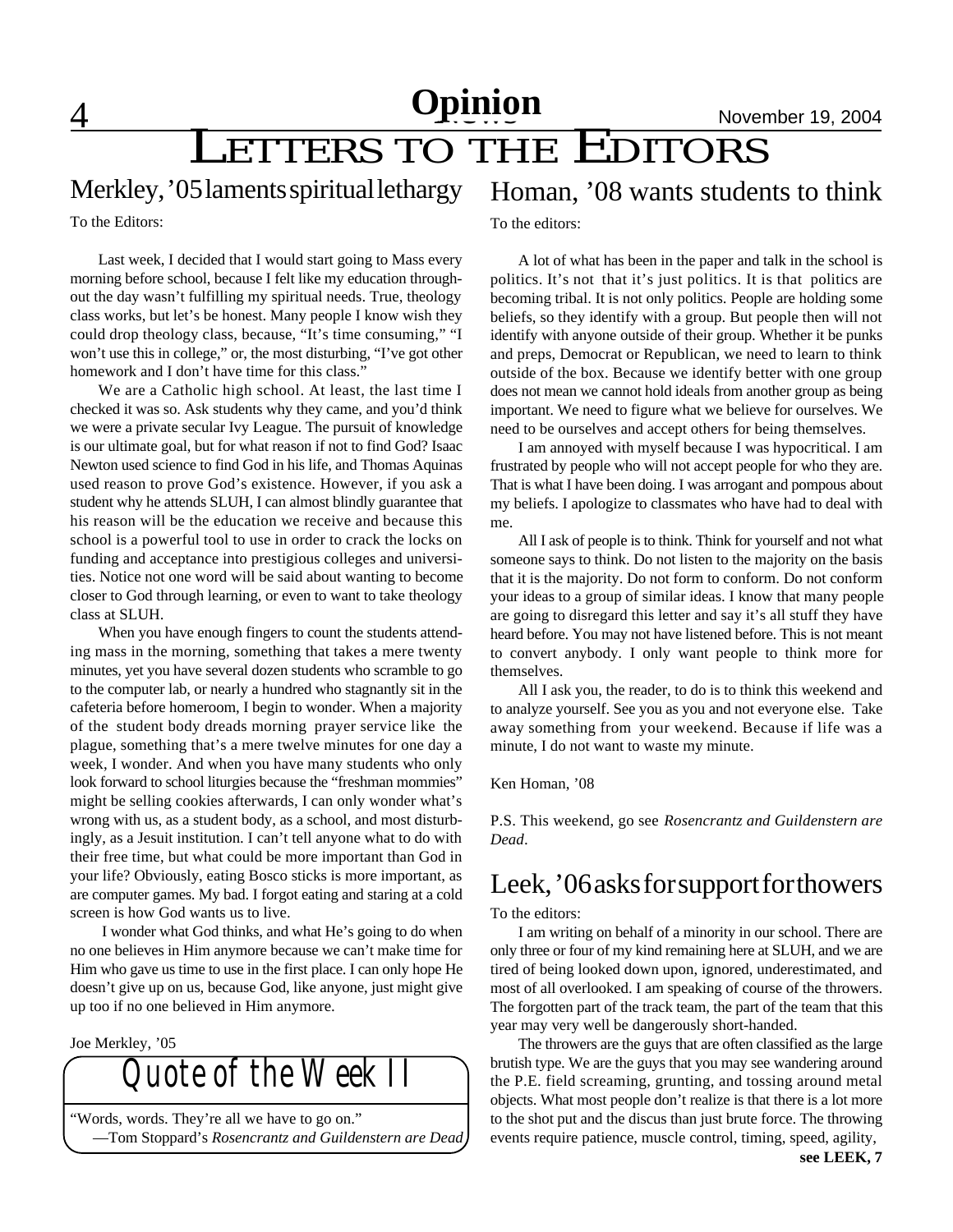### November 19, 2004 **Sports** 5 **Sports** Soccerbills' season ends in quarterfinals *No. 1 CBC knocks off SLUH 3-2 in a close game*

#### **Andrew Schroeder Reporter**

A fter winning the district title two<br>weeks ago, the Jr. Bill soccer team fter winning the district title two looked to win its second state championship in as many years. However, after squeaking past the DeSmet Spartans last Thursday in a penalty kick thriller, the Soccerbills met their match in the state quarterfinal against CBC, falling 3-2 and ending their season and state title hopes.

The sectional match against DeSmet last Thursday was definitely worth putting off homework to come out and see, as two of the most evenly-matched teams in the area went head to head at Soccer Park. After 120 minutes of scoreless play, the game went into penalty kicks where the Jr. Bills edged out the Spartans 4-2, giving them a 1-0 win.

The DistrictChampBills came out looking good in the first half against DeSmet. They controlled the ball for a considerable amount of time with several

good crosses to the middle, but were unable to score.

Noted coach Charlie Martel, "(We) looked more confident than (DeSmet)."

Towards the end of the half, especially with less than five minutes to go, the play became very physical, which was to be expected in a state tournament game of such magnitude. Senior captain Brent Zang and junior Zach Weiss were among the Jr. Bills who took their turns knocking Spartans around at the end of the half. Despite the rough play, neither team could get anything going, and the game was tied 0-0 at the half.



**Senior Scott Brown (black jersey, center) fights for the ball with a CBC player during last Saturday's game.**

out energized with big scoring chances. Just four minutes into the pe-

> riod, a Spartan striker darted down the field with a breakaway, but senior goalkeeper Wyatt Woods charged, slid, and deflected the ball to his right, where a SLUH defender recovered and cleared it away.

> After this save, the U. High offense put the pressure on the Spartan defense. Junior Tom Irvin dumped a cross into the box, but Weiss volleyed it just wide right. Then, on a cross by senior Scott Brown, Weiss ripped a volley, but it was saved by the DeSmet goalie.

As the second half wound down, DeSmet gave it one last

**ELEVEN, 6**

In the second half, both teams came

# $Foot bills (7-3) finished second in district, MC$

#### **Bryan Glaenzer, Seth Clampett Reporter, Staff**

L ast Friday night, the Jr. Billiken football team finished off a 7-3 season that head coach Gary Kornfeld described himself as "very pleased with." The season was characterized by the team's ability to move the ball on offense and their defense's important stops. The higher level of play led to victories over rival CBC and Kirkwood and second place finishes in both their district and the Metro Catholic Conference.

The Jr. Bills started this year's season against Parkway South. They triumphed 20-17 and showed that they would be a strong team offensively throughout the year. SLUH then traveled across the river and challenged Althoff, who advanced into the playoffs in Illinois, narrowly losing 28-27 due to a few missed field goals and extra point attempts.

Junior running back Stephen Simmons ran for a combined 465 yards in those first two games alone. Simmons proved to be a valuable asset to the team, scoring 14 touchdowns for 84 points and posting 1,269 yards rushing. Simmons has been named the co-Player of the Year in the MCC.

SLUH's defense posted two early shutouts in a row, against Chaminade and Beaumont. Throughout the year, the Jr. Bills' defense was able to put pressure on quarterbacks, read plays as they occurred, and force multiple turnovers. Junior Jim Sansone and senior co-captain Will Holleman led the team with 84 and 76 tackles, respectively. Junior safety Eric Hunt had six total interceptions this season, and senior captains Dave Klug and Matt Herzberg recovered a combined four fumbles.

Senior quarterback Matt Behr demonstrated his talents on multiple areas of

the field, throwing for a total of 1,145 yards and completing 79 of his 174 attempts. Behr also kicked well, punting a total 1,474 yards and scoring 23 points on field goals and extra point attempts.

In early October, SLUH played two MCC teams, losing 32-23 to DeSmet but prevailing 17-10 against CBC. The Jr. Bills demonstrated their ability to respond after losing initially against CBC, which was a recurring theme in their games this year.

Senior John Warner had 556 yards receiving, followed by junior Paul Cheney with 238 yards. SLUH's ability to pass helped them to many of this season's victories.

**see SECONDS, 7** Entering districts, the Jr. Bills had their first match-up against Lindbergh. Optimistic about the result, SLUH started the game that would eventually keep them out of the playoffs. Despite their confi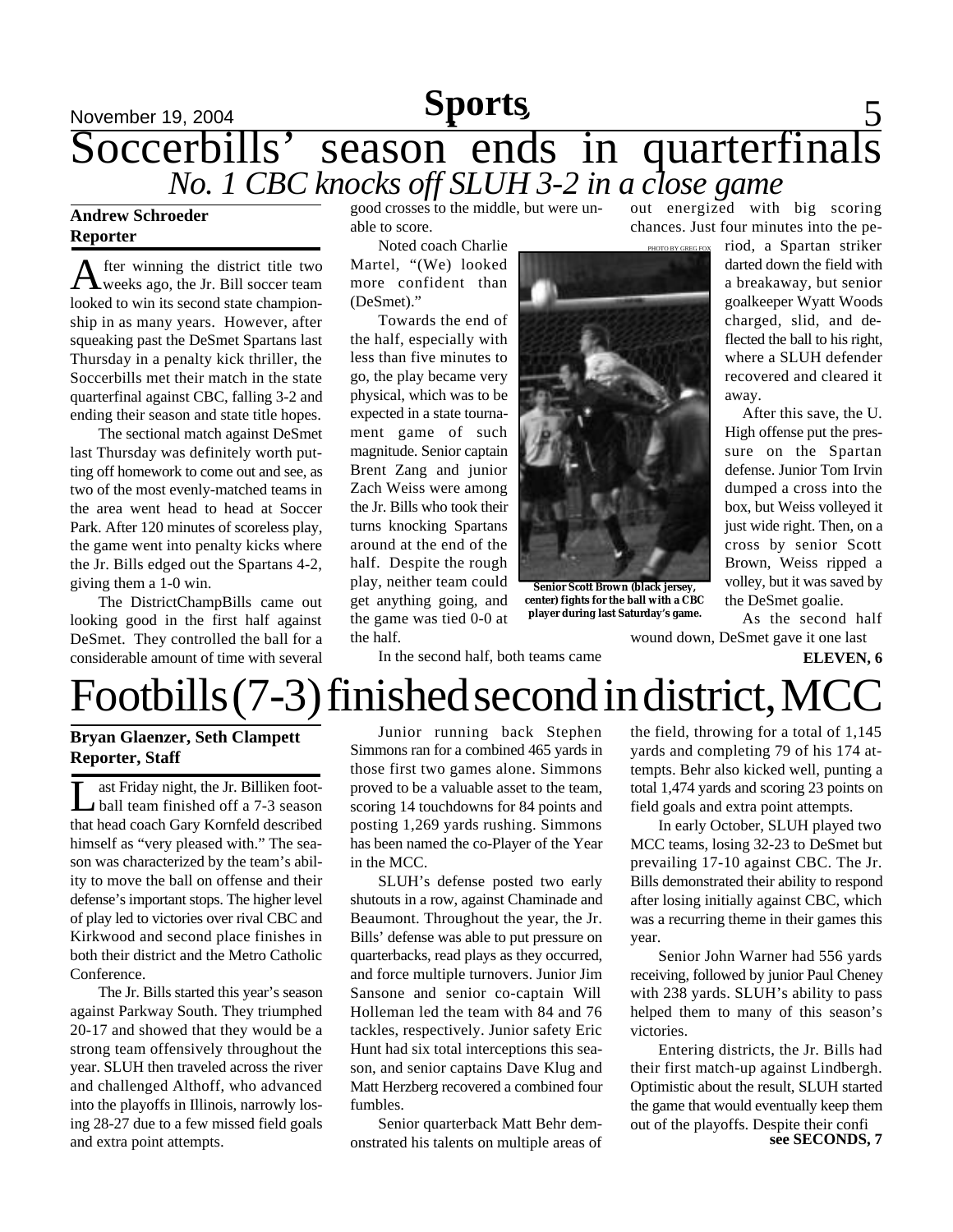## **Sports**

# **Sports** November 19, 2004 Water polo looks back on 21-4 season *Third place in State capped off competitive season*

#### **Greg Mantych Reporter**

The St. Louis U. High water polo team he St. Louis U. High water polo team quet this past Sunday, ending a terrific season with a 21-4 record and a thirdplace overall finish in the Missouri District Tournament. However, despite their disappointing third place finish, the Polobills thrived in several aspects of the game.

SLUH dominated opponents offensively this year, scoring a total of 269 goals.

Individually, senior Tim Heafner stood out with 99 goals, a statistic with little competition, and the title of the Team Offensive MVP (a title given to one player voted on by the varsity players).

Defensively, the Jr. Bills controlled the water as they held several teams to only a few goals each game. The Speedobills only allowed 137 goals, a number largely credited to the team's goalie, senior Rick Bettger. Bettger, named Team Defensive MVP, had a 67.9% save percentage with 190 saves and was one of the leaders in the league. Throughout the year, Bettger blocked practically enough

shots in the chest to cause a collapsed lung.

In addition to the Polobills' outstanding play throughout the season, they maintained a moral code of clean play, win or lose, a characteristic instilled by head coach Paul Baudendistel. In a sport played partially underwater, cheating is easy to pull off. Nevertheless, the Jr. Bills stuck to a standard of fair competition and would not have felt right if they had finished in any place by cheating.

However, the team's season was filled with its share of lows as well as highs.

Every player and fan remembers the thrilling overtime victory against MICDS, but also the crushing loss to the same team a short time later. SLUH defeated rival Chaminade in their own pool by one point in a tight battle, but lost to them later in both the MICDS Invitational and the Missouri District semifinal game by one goal.

The loss to Chaminade put the Hydrobills against John Burroughs in the consolation game, where SLUH won handily to attain their third place finish.

"Sometimes, when you wake up," reflected manager Jason Murphy, "it's just another day. That's how the cookie

# Harrierbills end season 8th in State

### **Henry Samson, Tim Huether Reporter, Sports Editor**

D espite finishing a disappointing eighth place at state, head coach Jim Linhares was "happy (about) a very successful year." This year, the team took commanding wins at both districts and sectionals, winning with 26 and 41 points, respectively.

The team dominated nearly all the St. Louis teams they faced this year, running away with several races throughout the year. The Harriers posted strong wins over area teams in the First Capital Invitational, McCluer North Invitational, and the MCC Championships. In these three races, SLUH scored the minuscule total of 114.

The cross country team will lose a plethora of key seniors, including four varsity runners and 26 from the entire team. The cross country program says goodbye to successful seniors Alex Muntges, Dan Meier, Joe Carlson, and Matt Dirnbeck.

But top-returnee junior Ben Murphy-Baum will lead the team next year into another promising future. The team also returns juniors Mike Jonagan and Drew Kaiser, who placed 60th and 96th in state, respectively.

The team also looks forward to several sophomore and junior runners from a JV team that placed first in seven of its nine races. The JV team also received some varsity experience, placing sixth in the Jesuit Invitational.

crumbles."

The Jr. Billiken team was also recognized by water polo fans in the entire area. Heafner was voted Player of the Year by the district coaches as well as being named to 1st Team All Metro Catholic Conference. Seniors Tim Szewczyk, Kevin O'Neill and Rick Bettger were also honored with a place on the 3rd Team All-Conference.

The seniors should be most honored, as they have been with the water polo team the longest and were the leaders the entire season.

"It was awesome to play this year," remarked Heafner, "and I don't regret a thing, no matter where we ended up."

Still, everybody should anticipate a great season next year as a class of juniors and two sophomores return as starters and a whole new class moves up to varsity. "Several teams are losing their star players," commented junior Mark Abram, "but we still have a solid foundation of returning team members."

Living up to this year's standard will be tough, but the water polo program is ready for anything.

## ELEVEN

#### (from 5)

effort. A Spartan striker sent a rocket towards Woods, who made the save to preserve the 0-0 tie and send the game to overtime.

In the first ten minute overtime, the Spartans turned up the heat as they kept the ball in the Jr. Bill end for much of the period. But the SLUH defense, led by Zang, held strong and repeatedly cleared the ball out of the zone, forcing another overtime.

The second overtime was much more evenly played. Junior Chris Schranck had a couple of scoring opportunities, but was unable to capitalize. Then, with less than two minutes left, a DeSmet player took a great shot which hugged the ground and headed for the left corner of the goal. The SLUH defense converged on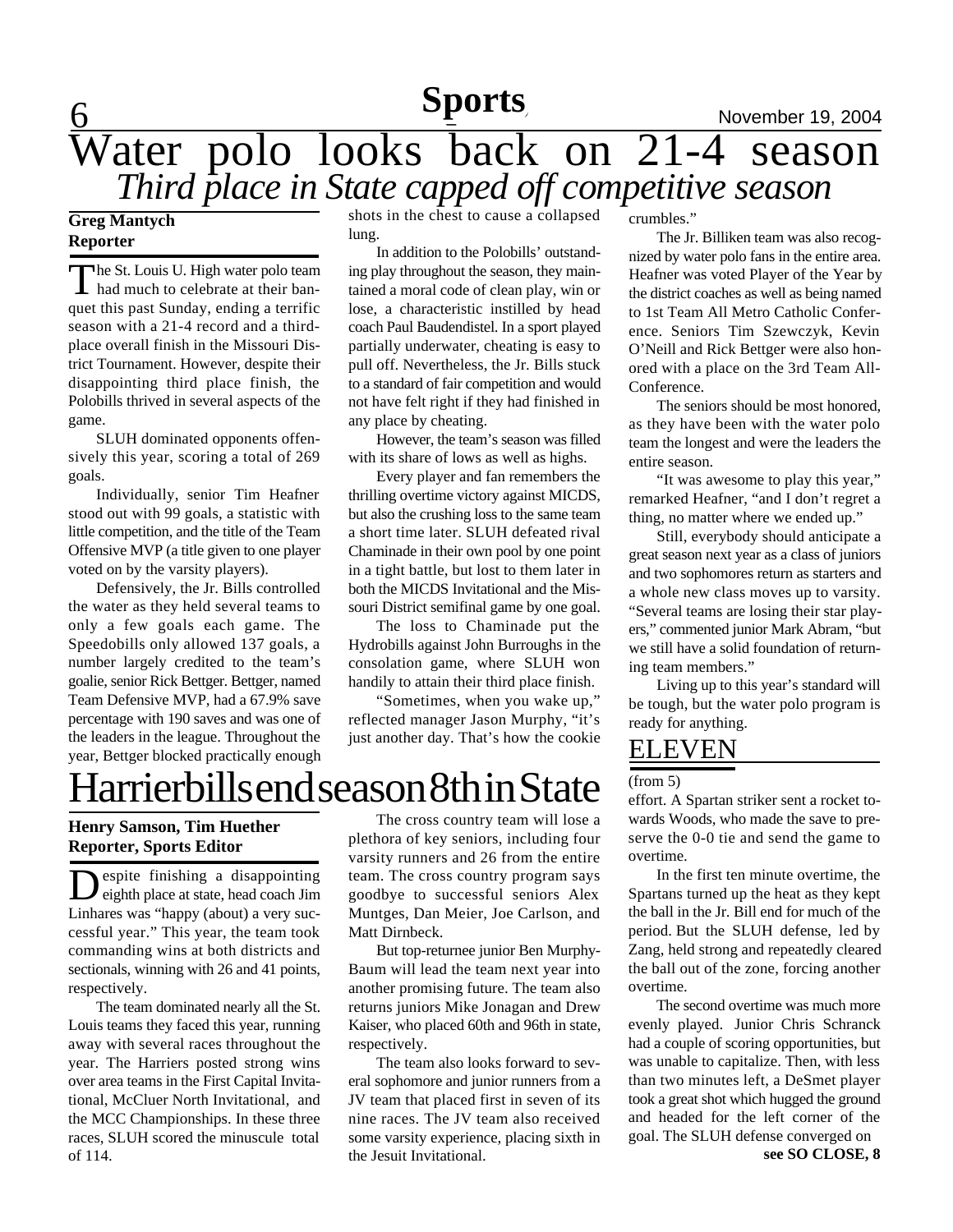### LEEK

#### $(from 4)$

and of course, a little bit of pure strength.

In an attempt to foster understanding and possibly even breed some semblance of enthusiasm within the student body for us forgotten souls, I want to explain to you what it feels like to throw the shot. Nothing should be going through a thrower's mind once he steps into the ring. His muscles should already be trained before he steps into the ring; they should know what to do without his help. The second a thrower starts to think about what he needs to do is when he makes a mistake. He needs to trust himself. After going through the motions, the shot is eventually released. Some sort of barbaric scream typically accompanies the throw. This scream is not intentional; it is caused by the release of every last ounce of strength from the thrower's body all at once.

Not many know how it feels to completely expunge yourself of any and all energy in one glorious moment. When the

### <u>SECONDS</u>

#### (from 5)

dence, the team did not play well and fell in quadruple overtime, 24-21.

Coming off of a heartbreaking loss, the Jr. Bills prepared for their toughest match against Kirkwood. SLUH won 14- 12. Kornfeld said, "It was really nice to see how the kids responded and defeated what I think is the toughest team in St. Louis." The CoachTbills seemed to win the game because of their ability to tackle and sack the quarterback, since they sacked the quarterback five times in the game. Senior Dave Franklin led the defense with 7 sacks this season, one of which came against Kirkwood.

This season, SLUH also demonstrated

# ANNOUNCEMENT

The Pastoral office has recently purchased a number of lowgluten Communion hosts. Anyone in need of a low-gluten host should see Mr. Stewart in the Pastoral office before Tuesday's all school Mass.

shot sails out of your hand, it is a moment of absolute power. It is like scoring the winning touchdown, hitting a home run, blocking a shot on goal, and acing a test from Dr. Monahan all rolled into one fantastic feeling and all crammed into the blink of an eye. The feeling of raw power that comes from something so barbaric as throwing a metal ball is unbelievable, but I am going to ask you all to believe it.

I am going to ask you all to hear my call not only for those interested in joining us on that P.E. field on spring afternoons, but also to all of you that have never been to a track meet. Your track team is not like any other team at SLUH. There are dozens of athletes at each and every meet doing whatever it is that they do best, and we all need your support. I ask that you join us by coming out for the team, or maybe just by gracing us with your presence at one of the many meets that will be occurring this coming spring. Let's go Junior Bills! Cliff Leek '06

how the kicking game and field position could be used as a weapon against their challengers. A late addition to the team, sophomore kicker Max Wheeler kicked the ball a total 1,076 yards, averaging 53.8 yards per kickoff.

In their final game of the season, the Jr. Bills played well and posted their third shutout of the season, triumphing over Vianney 35-0.

Overall, Kornfeld was pleased with the season. He said, "We had great things happen, and I'm extremely pleased with all facets of the game. Our schedule is pretty tough and I'm very pleased with how (the season) turned out."

Leading the team this year were senior captains Behr, Klug, Holleman, and Herzberg. Kornfeld said of the team's atmosphere that "everybody meshed well and ... they worked well together."

In preparation for next year's season, the Jr. Billiken football team will look to become faster and stronger as a team. Kornfeld said, "We'll do what we always do. I am always looking forward to next year's (season)."

# SLUH Football All-MCC 2004

#### **FIRST TEAM**

David Caldwell (DT)—Senior Matt Herzberg (TE)—Senior Eric Hunt (DB)—Junior Niko Mafuli (OT)—Sophomore Stephen Simmons (RB)—Junior John Warner (REC)—Senior

#### **SECOND TEAM**

Matt Behr (QB)—Senior David Caldwell (OT)—Senior Isaiah Cole (LB)—Junior David Franklin (DE)—Senior Curtis Hoette (REC)—Senior Chris Hoffmann (FB)—Junior David Klug (DT)—Senior Scott Rice (DE)—Junior Jim Sansone (DB)—Junior

#### **HONORABLE MENTION**

Phil Brown (OG)—Senior Paul Chaney (DB)—Junior Will Holleman (LB)—Senior Tim King (C)—Senior Brendan Klein (OG)—Senior Cliff Leek (DE)—Junior Bob Schuster (LB)—Senior Willie Shipp (DB)—Sophomore

#### **ALL ACADEMIC**

Matt Behr Phil Brown Isaiah Cole David Franklin Matt Herzberg Curtis Hoette Chris Hoffmann Eric Hunt Tim King Brendan Klein David Klug Cliff Leek Niko Mafuli Scott Rice Jim Sansone Bob Schuster Mark Sharp John Warner Max Wheeler

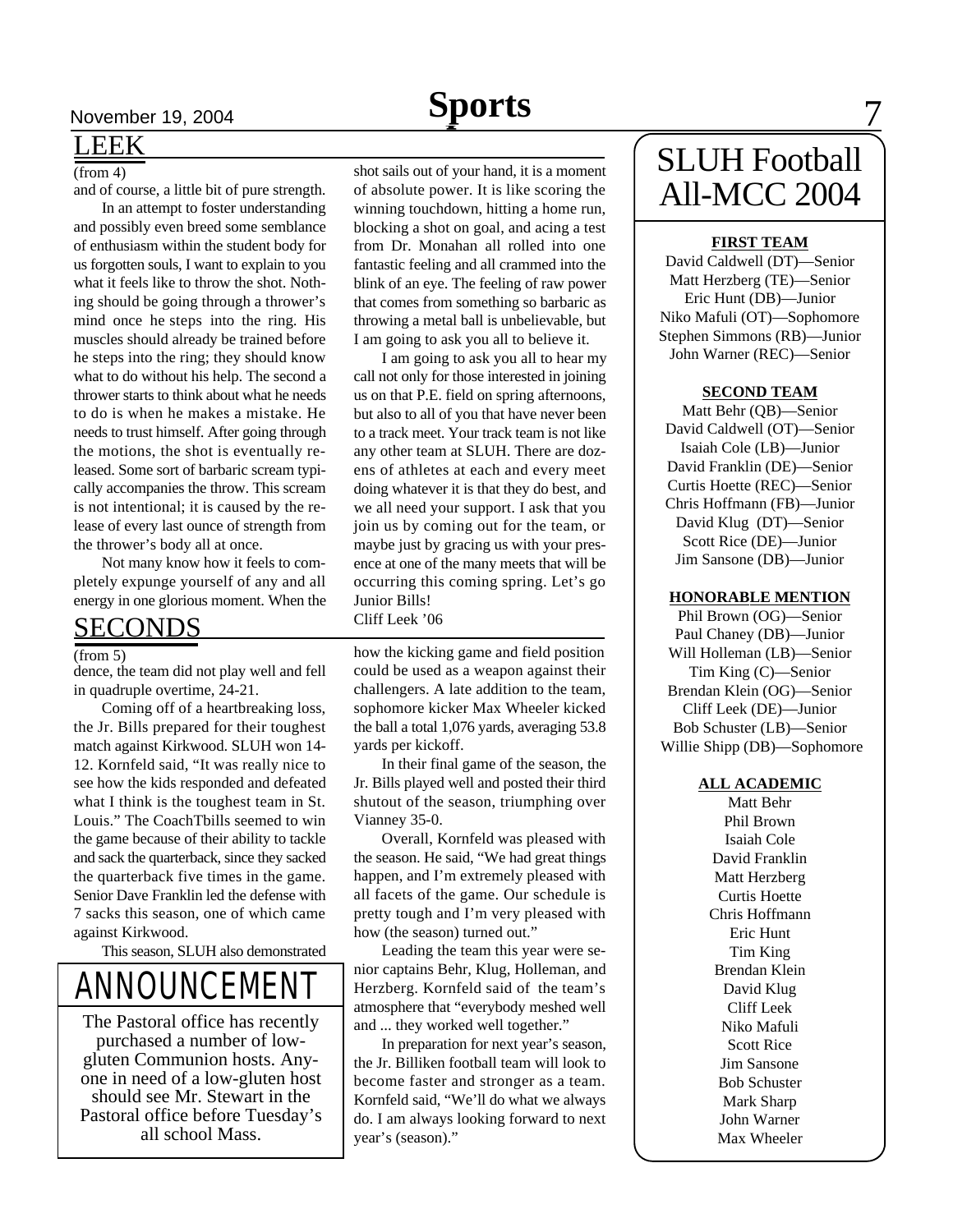## 8  $\overline{\text{OSE}}$

#### (from 7)

the ball with Woods, Zang and senior defender Connor Finnegan all in the area, and the ball was tipped just wide left.

The third overtime was also marked by a lot of back-and-forth play. Towards the end of the period, the Jr. Bills had their best chance of the night to score. The ball was played to the middle where Tom Irvin was just feet away from the Spartan goalie. However, Irvin was a little off balance and couldn't settle the ball for a good shot. He tried, but his shot flew right to the goalie who made the save. The SLUH fans let out a groan after they stood

**Goals:**

in anticipation of the game-winning goal, but then realized that a fourth overtime was on the way.

Like the previous 110 minutes of soccer, the fourth overtime proved fruitless for both teams. SLUH sent the game to penalty kicks after they held off two DeSmet corner kicks with

just seconds left in the period.

In the penalty kick scenario, each team selects five players who were on the field at the end of the game to shoot. At the end of the five PKs, the team with the most goals wins the game.

According to Martel, "We worked on (penalty kicks) for two weeks," in anticipation for this game against DeSmet, so the team was well prepared.

The five players chosen for SLUH were Zang, freshman Tom Meyer, junior Brian Odem, senior captain Tim Weir, and Weiss. Weiss, however, was not needed as the Jr. Bills ended it in four penalty kicks.

Zang, Meyer, and Odem each scored while DeSmet missed one of its first three chances. Weir then scored to give the Jr. Bills a 4-2 lead. Goalie Wyatt Woods tipped the Spartans' fourth shot wide right to seal the win for the Thrillerbills 4-2.

Martel was pleased with the overall support, especially from the bench. "The guys really wanted to play CBC," said Martel, motivation which propelled them past DeSmet into the state quarterfinal where they met the No.1 Cadets on Saturday night. However, after their 120 minute battle with DeSmet on Thursday, the team was a little fatigued, especially in the midfield. This may have been a factor, as the Soccerbills dropped the game to CBC by the score of 3-2.

In the first half, CBC came out firing. Just four minutes into the game, a CBC striker came streaking down the left side, beat a SLUH defender and put it past Woods to give the Cadets an early 1-0

### **Season Soccer Stats**

**Assists:** Irvin (8); 8th in MCC Leinauer, Ferris (7); 10th in **MCC** 

Schranck (5); 15th in MCC

#### **Goalies:**

Woods: 10 Shutouts; (T-1st in MCC) .66 G.A. Avg; (6th in MCC) Guntli: 5 Shutouts .94 G.A. Avg.

Although the Cadets accomplished exactly what SLUH was specifically trying to prevent, the Soccerbills were not willing to give up. SLUH marched back down the field and held possession of the

put one in to get back on top. Then, with 21:10 left in the game, CBC took the lead with what proved to be the game-winning goal. A CBC player got control of a loose ball just outside the SLUH box, took two dribbles, and scored over Woods, who was sliding out to cut off the angle to the goal.

ball for the next ten minutes, but couldn't

After this, the fatigue of the Jr. Bills

began to set in. CBC controlled the ball for almost the remainder of the game, save for a couple of chances SLUH had at the very end of the game. The Jr. Bills could not find the net, and the game ended 3-2 with CBC moving on to the state semifinal.

The final game of the year for the Soccerbills was an "all out brawl," as

Martel put it. It was a very exciting game with a lot of action, but unfortunately SLUH ended up on the losing side.

Overall, it was a very successful season, as the Martelbills finished up with an 18-8-3 record and capped off "the best three year period in the history of SLUH soccer," according to Martel. After losing 18 seniors last year, Martel said "Charlie (Clark) and I were amazed (with the team) this year."

The team will graduate 11 seniors, including four starters: Scott Brown, Paul Eschen, Connor Finnegan, Joe Guntli, Phil Hof, Luke Schlafly, Tim Weir, Matt Wilson, Mike Wise, Wyatt Woods, and Brent Zang.

Looking forward to next year, with only four starters who will be gone, there are plenty of players returning to make another run at the state championship, including freshman Tommy Meyer, who is one of the best players in the nation in his age group.

Ferris, Irvin, Weir, Wilson (7) **Points:** Leinauer (27); 9th in MCC Schlafly (26); 10th in MCC Irvin (22); 15th in MCC **Goals for/Goals against:** 73 - 22

Schlafly (11); 8th in MCC Leinauer (10); 13th in MCC

lead.

With 24:40 left in the half, however, Weiss headed in a cross from the right side, to tie the game at one. Then, just three minutes later, senior Luke Schlafly put the go-ahead goal into the right side of the net to give SLUH the edge, 2-1. The goal was Schlafly's team-leading 11th of the season.

After getting ahead in the game, the Jr. Bills tried to keep CBC out of the net for the rest of the night. They dropped their center striker back to create a diamond shaped midfield and defense to try to keep the Cadets from getting anything started. It worked for the rest of the half, as the Jr. Bills went into the break leading 2-1.

But with just 3:10 expired in the second half, CBC broke down the Jr. Bills' defense. A CBC player crossed the ball from the left side to a wide open striker who put it over a sliding Woods and into the top of the net.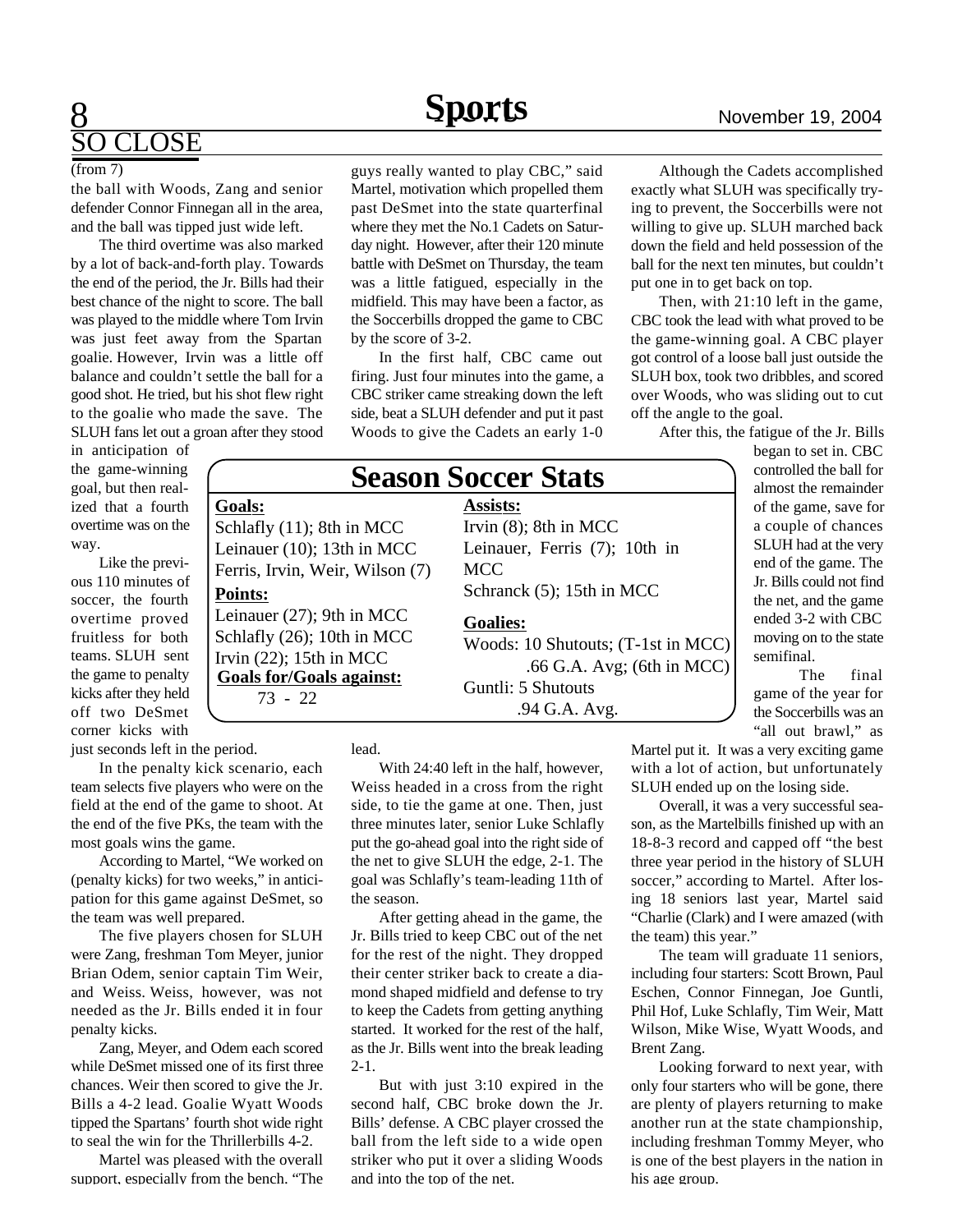#### $(from 3)$

the subject of feedback and debate. The information in that document includes twenty pages of text supported by one hundred thirty-one citations from learned and peer reviewed journals. (The full report with notes is available at the Catholic Medical Association site, www.cathmed.org/publications/ homosexualityarticle.html.)

I know five of the authors of the final report. One of the contributors, an eminent psychiatrist who has worked for years with persons afflicted with same-sex attraction, reflected on the document: "Almost all of the articles cited in our report were from professional journals in which all the articles were peer reviewed. For example, the major well-designed studies on homosexuality from the Netherlands and from New Zealand were peer reviewed in the American Journal of Psychiatry, as was the recent study of abusive behavior in the SSA lifestyle in the American Journal of Public Health." Any characterization of the CMA report as "not peer reviewed" and based on "pseudoresearch" is indefensible.

My point is that there is much to learn about the problem of same-sex attraction. In recent years there have been a number of important developments. For example, Dr. Robert Spitzer is currently Chief of Biometrics Research and Professor of Psychiatry at Columbia University in New York. He is best known for his scientific role in 1973 when he was the instrumental figure in the American Psychiatric Association's decision to remove homosexuality from its diagnostic manual of mental disorders. But three years ago at the annual meeting of the APA, Dr. Spitzer presented surprising results of a landmark study. The conclusions of his report confirm many of the points made by the Catholic Medical Association in their report, "Homosexuality and Hope." Spitzer now states: "I believe patients should indeed have the right to explore their heterosexual potential."No one would criticize Spitzer's credentials. In 1973, few would have imagined he would take the position he took in 2001. And so much more work needs to be done. Perhaps one of you will

make a major contribution in this field some day. We have to be open to the truth, and "open to growth."

The characterizations of "Homosexuality and Hope" as "not peer reviewed," "junk science," and "pseudo-research" are inaccurate and unjust. And as for the letter's implication that members of the CMA are lacking in respect and understanding, or fearful of and stereotyping persons with same-sex attraction, I close with a passage from the document itself: "Those who wish to be free from samesex attractions frequently turn first to the Church. CMA wants to be sure that they find the help and hope they are seeking. There is every reason to hope that every person experiencing same-sex attraction who seeks help from the Church can find freedom from homosexual behavior and many will find much more, but they will come only if they see love in our words and deeds."

Sincerely,

James G. Knapp, S.J., Theology

### DOUGAN

(from 1)

"The doctor says I'm healing and it's just a matter of time, but I don't have much energy," said Dougan. "Gradually, I'm feeling better ... I feel blessed that I didn't have a heart attack."

The Counseling Department has taken up the students left in a vacuum because of Dougan's absence. Deacon Dr. Jim Murphy, a former teacher and counselor who staffs the library after school on Tuesdays, Wednesdays, Thursdays, has assumed Dougan's meetings with freshmen and their parents. The seniors have been delegated among the other counselors for their college admission preparations. Sophomores and juniors will be assigned to counselors on an as-needed basis.

"(The Counseling Department) brought Dr. Murphy back, so Mr. Dougan doesn't come back to a backlog of interviews," said Counseling Department chairman Dr. Ken McKenna, "It's important that he doesn't have stress during this time while he's recuperating."

## <u>KNAPP FLANAGAN</u>

#### (from 3)

to be being punished because of speculation. What is worrying about this situation is the general lack of concern for the students' psychological well being. When talking to one of the school counselors, I had to explain the details of what was on the site, they seemed not to have been told details of why we were being punished, yet they were given the typed punishments sent in the mail. How could they have dealt with a situation if one had come up? That is not to say there haven't been psychological effects, it would have been impossible not to be somewhat distressed under our circumstances. Where is compassion when you send the counselor only the punishment list? How can people help without knowing all the facts? I feel we have been falsely accused based on the rising "concerns" of the administration, whose actions weren't based on the "safety and welfare of our students," but rather with one true objective: to make us the scapegoat for the entire student body.

Steven Flanagan, '05

### BUZZ

(from 1)

stress on education.

Flynn said, "Buzz, at an early age, knew the value of a good education. I know he valued his education that he got at St. Louis U. High. ... He felt, coming from the modest background he did, that obtaining a good education early on was the key to his success in life.

Flynn added "(The Memorial Fund) felt this would be a fitting tribute because of the value Buzz placed on education and especially because he himself came from such a modest background. ... It was all the more reason we wanted to make the scholarship available at his alma mater."

#### **Get to know your...** Editor in Chief

Known as the *Prep News'* glorious commander-in-chief and supreme leader of the revolution, he fights for the rights of the downtrodden wealthy of America and graces the *Prep News* with his radiant countenance. He is Gregory Price Fox.